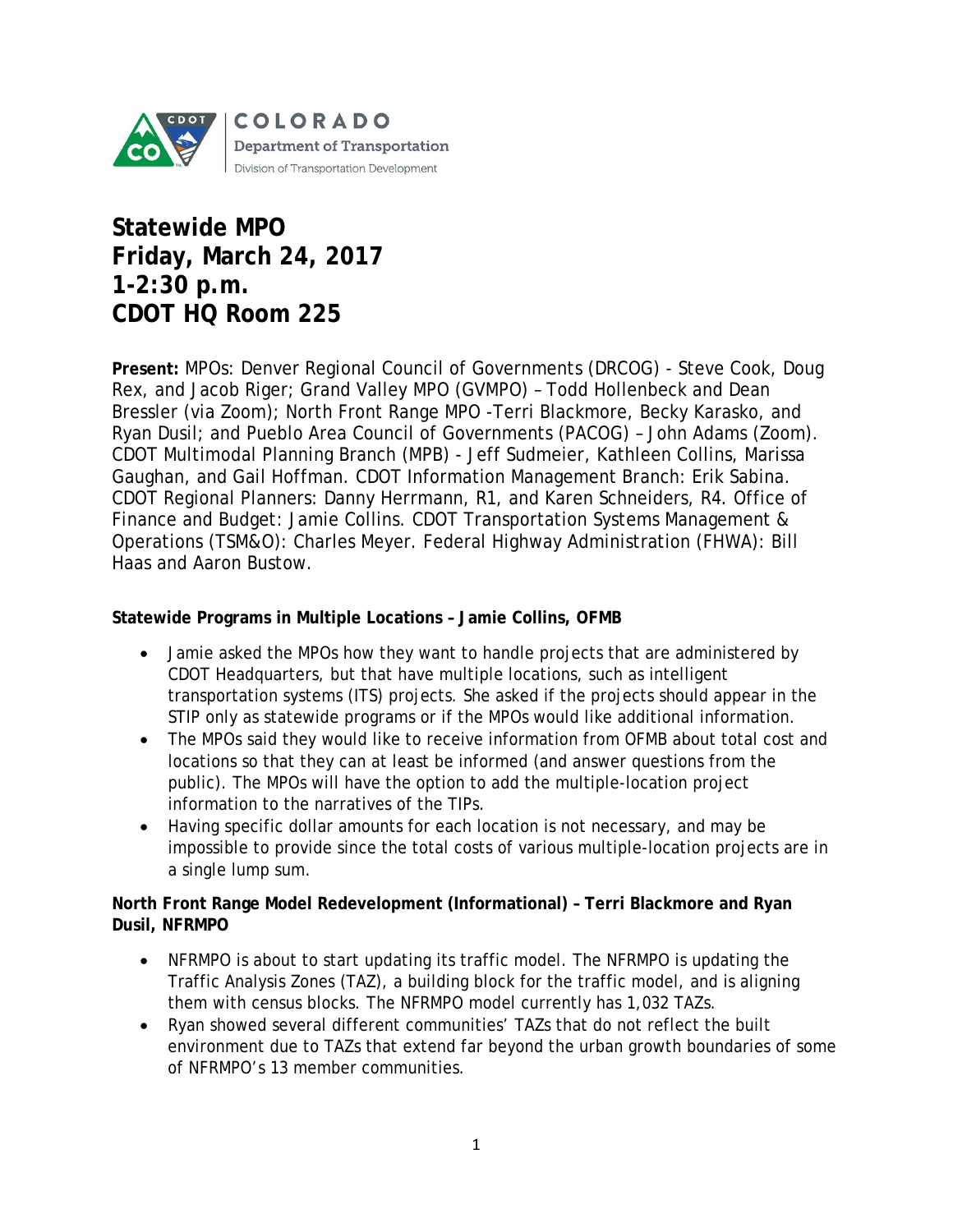- NFRMPO is working with each community to redo the TAZes so that they extend no farther than the urban growth boundaries and to align the number of acres associated with each community. NFRMPO also is working with the Colorado Department of Local Affairs to establish a projection process for households, density units, and employment.
- The MPO has 12 more communities to adjust and meet with about changes to the TAZs. Once the NFRMPO TAZs are completed, the staff will initiate updates to the air quality TAZs outside the MPO boundary.
- When the NFRMPO completes the TAZ boundaries associated with each of the communities to match the urban growth boundaries, people can have more faith in socio-economic projections and data from the traffic model.

## **Statewide Travel Model Update/Travel Surveys (Informational) – Erik Sabina, DTD**

- Erik covered CDOT's use of the latest version of DRCOG's travel model as the basis for CDOT's first statewide travel model. CDOT's consultant, Cambridge Systematics, has completed the model estimation.
- The intent is that the first run of the model will take place in May and that DRCOG and CDOT will use the same software management repository, as well as be able to share the models. The model should be ready to support scenarios that will be used for scenario planning less than a year from now. By that time, specific scenarios to be used for statewide planning are expected to have been decided.
- The next step will be development of future-year scenarios for the statewide model. Population and employment centers will continue to be shown as individual latitude/longitude (address) on the statewide model as they are in the DRCOG travel model.
- One of the difficulties in building the model is showing the travel to and from U.S. Forest Service, National Park Service, Bureau of Land Management, and other federally- and state-owned lands. People travel quite a bit to those public lands, but there's little or no employment.
- As part of the Statewide Travel Model, CDOT is gearing up for another travel survey involving all the Front Range MPOs. This time, smart phones will be the main method or respondents providing their travel diary information, which will improve accuracy and reduce cost.
- The MPOs agreed that a seven-day survey would be most useful. Workday surveys cover employment travel, but not recreational travel, such as to and from Rocky Mountain National Park. Terri Blackmore said it would be nice also to carry out the survey in all four seasons to get a better sense of seasonal traffic flows.
- The Colorado Tourism Office is doing a visitor survey that CDOT may be able to participate in. CDOT uses Longwoods visitor data also. Traffic flows to and from universities and stadiums also would be useful.
- CDOT isn't planning to do a cordon survey, in which traffic is stopped and the drivers and passengers asked questions about where they came from and where they're going. Instead, CDOT will use INRIX data.
- Two questions for the MPOs are how to distribute:
	- o The 20,000 people whose travel will be tracked